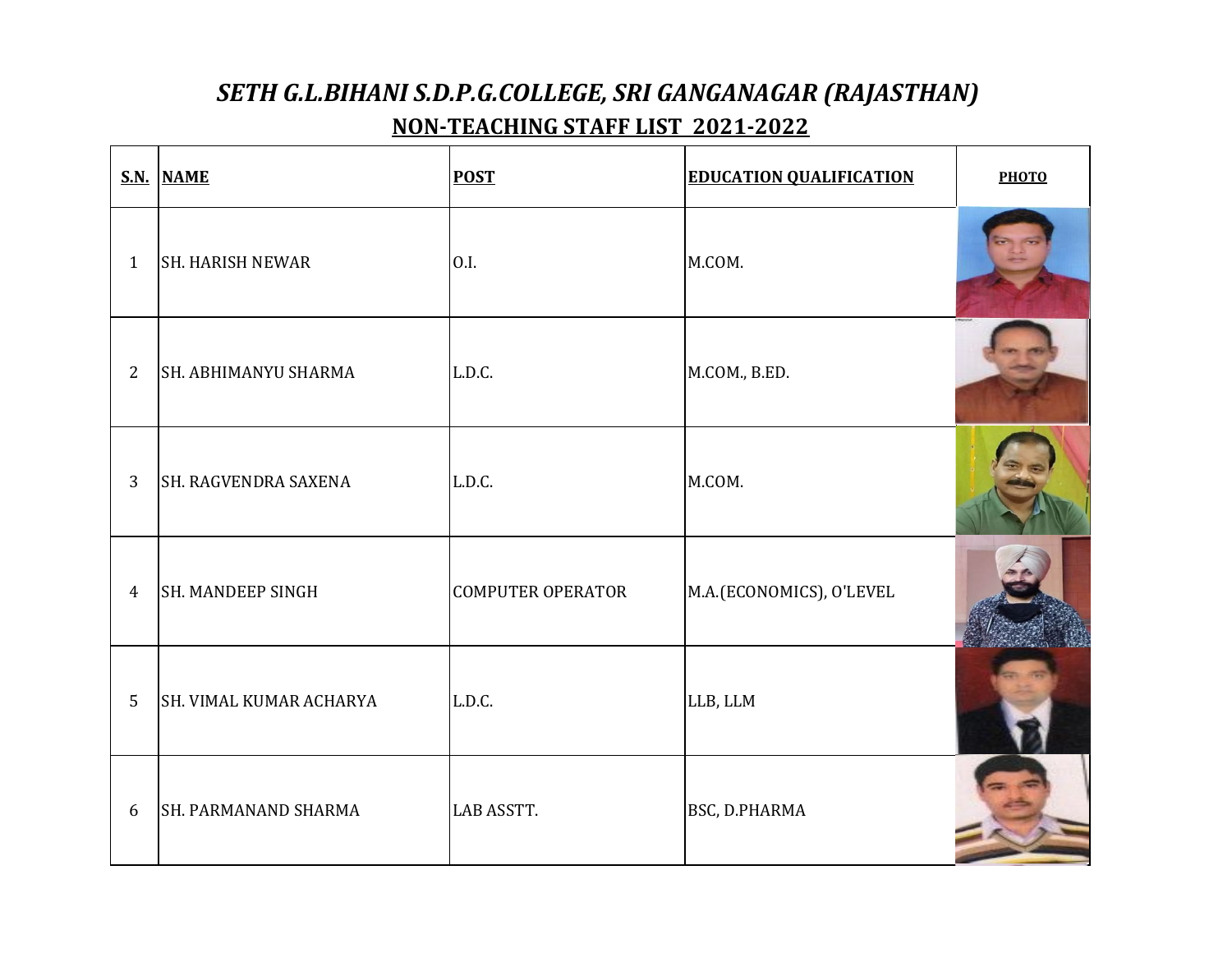|                | S.N. NAME                   | <b>POST</b>       | <b>EDUCATION QUALIFICATION</b>               | <b>PHOTO</b> |
|----------------|-----------------------------|-------------------|----------------------------------------------|--------------|
| $\overline{7}$ | <b>SH. PREM KUMAR BHADU</b> | <b>LAB ASSTT.</b> | DIP.PHARMACY, M.A.(PUB.ADM.)                 |              |
| $\, 8$         | SH. PRITHVI RAJ SANKHLA     | <b>LAB ASSTT.</b> | B.SC.                                        |              |
| 9              | SH. RAJESH KUMAR            | <b>LAB ASSTT.</b> | B.SC.                                        |              |
| 10             | <b>SH. CHANDER PRAKASH</b>  | HARD.ENGG.        | B.A., COMP. HARDWARE &<br>NETWORKING DIPLOMA |              |
| 11             | <b>SH. KANISHK BAGGA</b>    | COMP. INSTR.      | MCA, PGDCA, O'LEVEL                          |              |
| 12             | <b>SH. NARESH WALIA</b>     | L.D.C.            | B.A.                                         |              |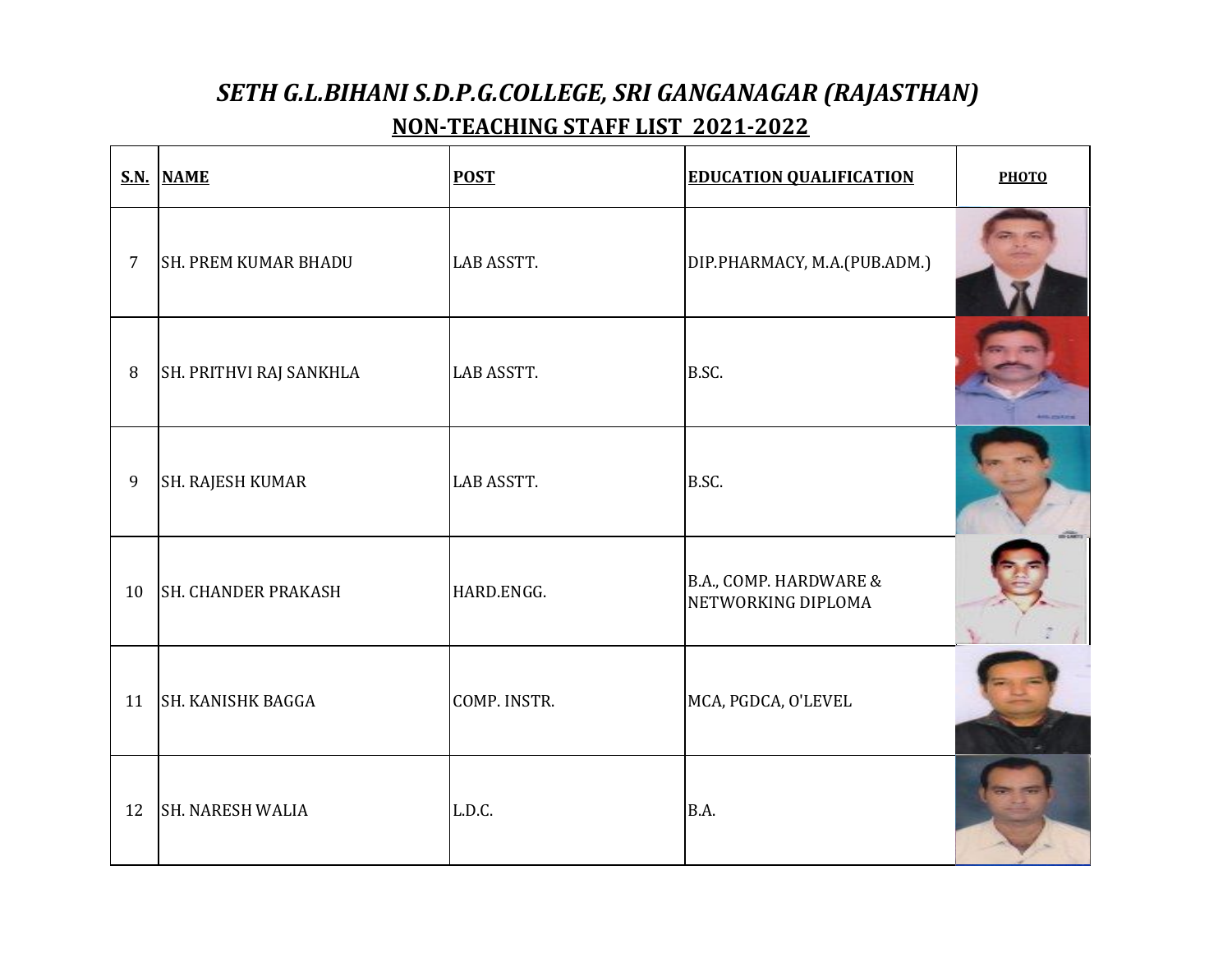|    | S.N. NAME                         | <b>POST</b>        | <b>EDUCATION QUALIFICATION</b> | <b>PHOTO</b> |
|----|-----------------------------------|--------------------|--------------------------------|--------------|
| 13 | SMT. SARITA JUNEJA                | COMP. INSTR.       | M.Sc., MCA                     |              |
| 14 | <b>SH. ANKUR SAINI</b>            | <b>BOOK LIFTER</b> | B.A.                           |              |
| 15 | <b>SH. DEVENDER SAHARAN</b>       | LAB ASSTT.         | B.Sc.                          |              |
| 16 | <b>SH. MAHENDER KUMAR GHORELA</b> | ADM. ASTT.         | 8th                            |              |
| 17 | <b>SH. PREM NATH</b>              | <b>IVth CLASS</b>  | 9th                            |              |
| 18 | <b>SH. SHIV DHAR</b>              | <b>ELECTRICIAN</b> | 8th                            |              |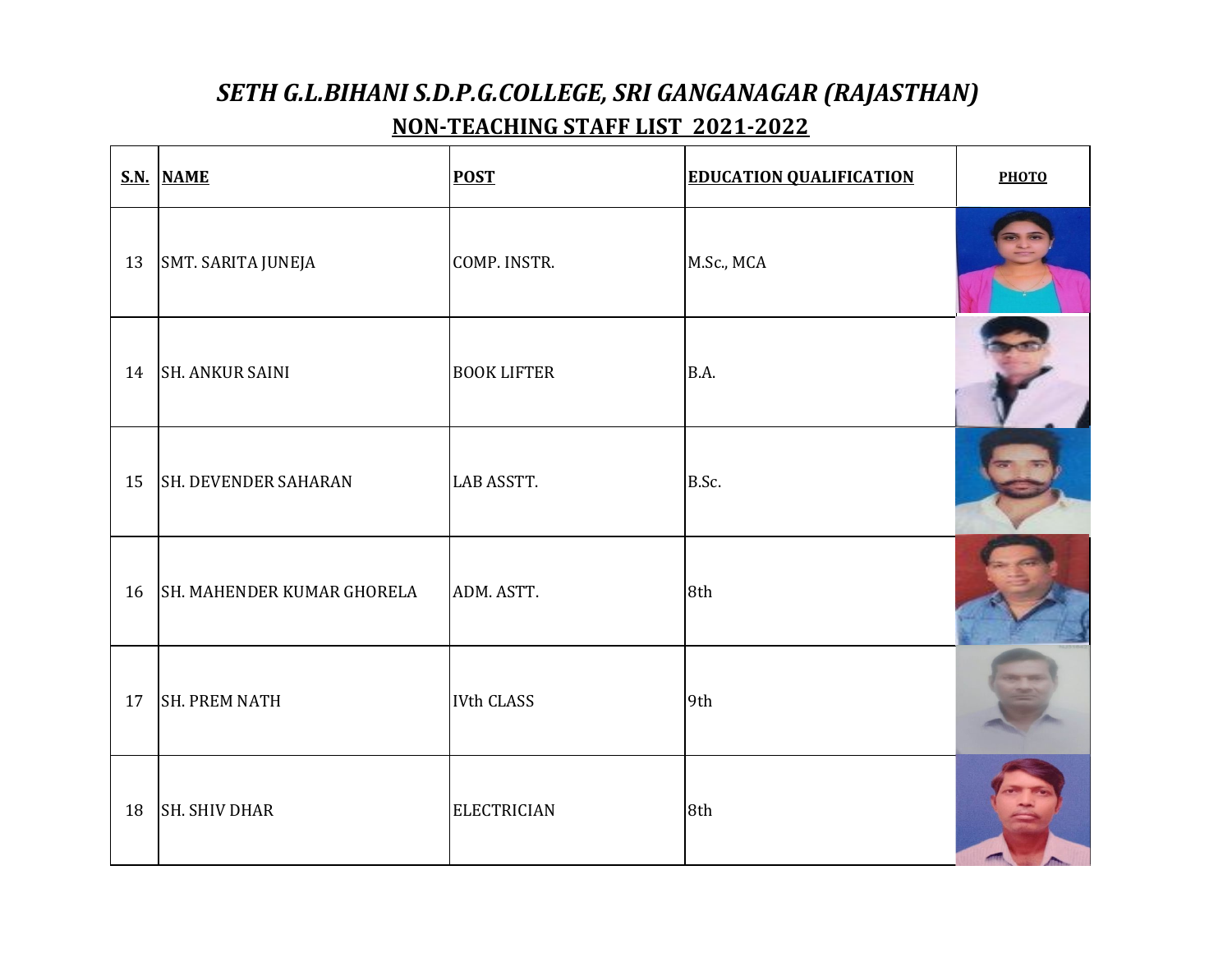|    | S.N. NAME                  | <b>POST</b>       | <b>EDUCATION QUALIFICATION</b> | <b>РНОТО</b> |
|----|----------------------------|-------------------|--------------------------------|--------------|
| 19 | <b>SH. BADE LAL</b>        | <b>GARDNER</b>    | Ik{kj                          |              |
| 20 | <b>SH. ROHITASH</b>        | <b>IVth CLASS</b> | 8th                            |              |
| 21 | <b>SH. RAMSEVAK</b>        | <b>GARDNER</b>    | 5th                            |              |
| 22 | <b>SH. SURENDER SHARMA</b> | <b>IVth CLASS</b> | 8th                            |              |
| 23 | SH. SURENDER SINGH         | <b>IVth CLASS</b> | 8th                            |              |
| 24 | <b>SH. KARAN SINGH</b>     | <b>IVth CLASS</b> | 8th                            |              |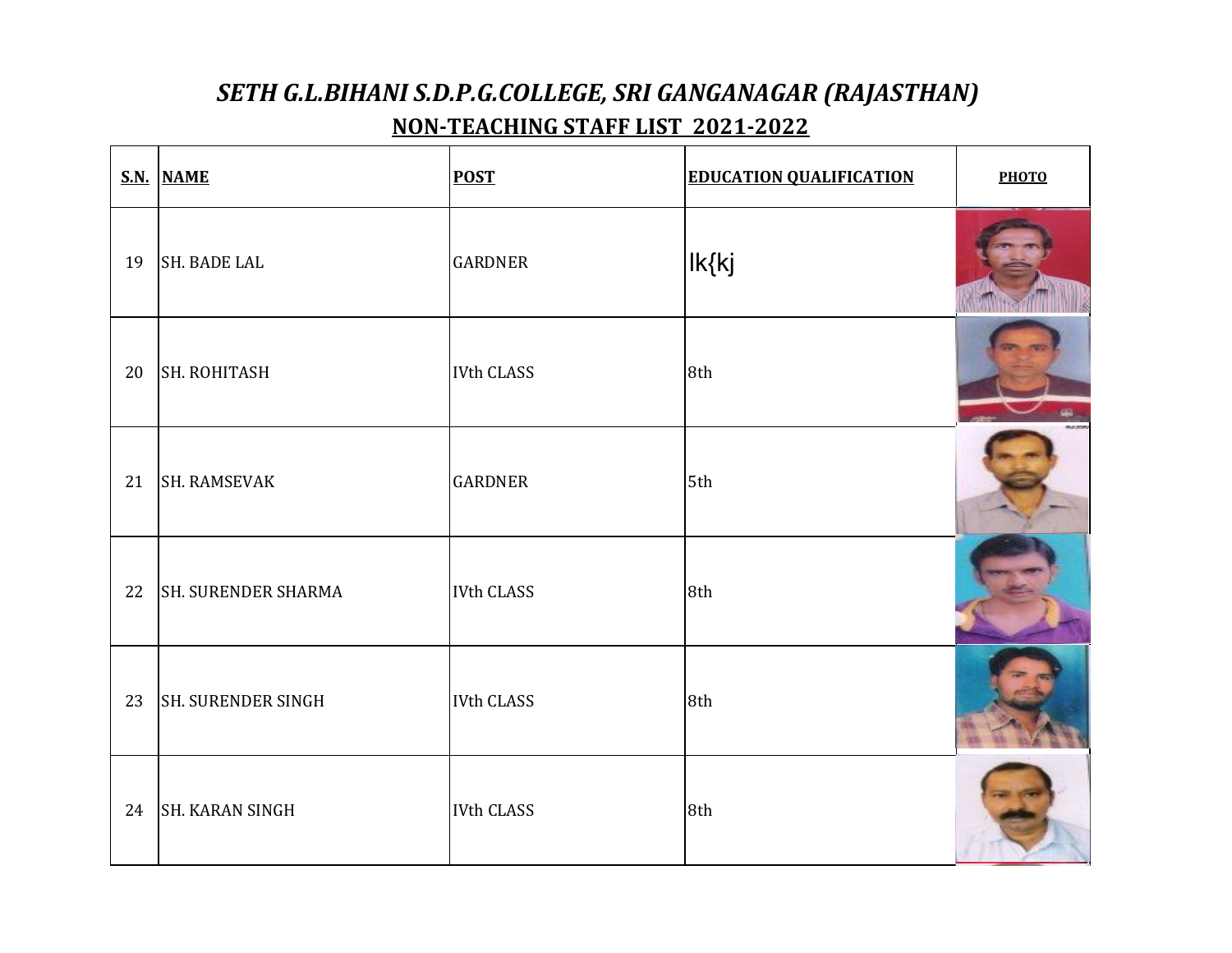|    | S.N. NAME                    | <b>POST</b>       | <b>EDUCATION QUALIFICATION</b> | <b>РНОТО</b> |
|----|------------------------------|-------------------|--------------------------------|--------------|
| 25 | <b>SH. RAM BAHADUR</b>       | <b>IVth CLASS</b> | 8th                            |              |
| 26 | <b>SH. SUMER SINGH BHATI</b> | <b>IVth CLASS</b> | 8th                            |              |
| 27 | <b>SH. MAHENDER KUMAR</b>    | <b>IVth CLASS</b> | 10th                           |              |
| 28 | <b>SH. SURENDER NAGAR</b>    | <b>IVth CLASS</b> | 8th                            |              |
| 29 | <b>SH. PRAKASH MISHRA</b>    | <b>IVth CLASS</b> | 8th                            |              |
| 30 | SH. RAJESH KUMAR             | <b>IVth CLASS</b> | 8th                            |              |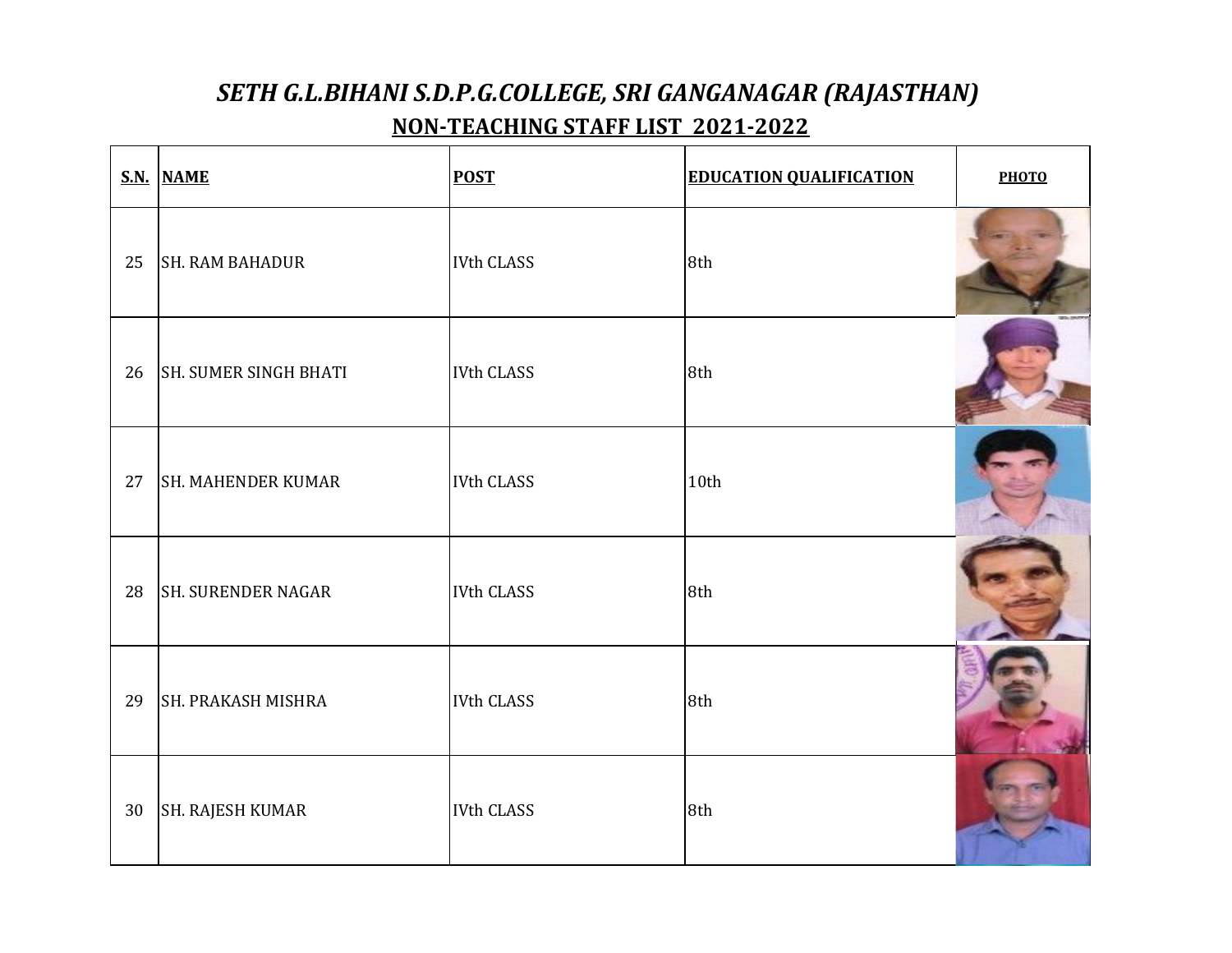|    | S.N. NAME               | <b>POST</b>       | <b>EDUCATION QUALIFICATION</b> | <b>РНОТО</b> |
|----|-------------------------|-------------------|--------------------------------|--------------|
| 31 | <b>SMT. SEEMA DEVI</b>  | <b>IVth CLASS</b> | 8th                            |              |
| 32 | SH. ANIL KUMAR JINDAL   | <b>IVth CLASS</b> | 10th                           |              |
| 33 | <b>SH. ROSHAN LAL</b>   | <b>IVth CLASS</b> | 10th                           |              |
| 34 | <b>SH. RAJ KUIMAR</b>   | <b>SWEAPER</b>    | 5th                            |              |
| 35 | <b>SH. NEERAJ KUMAR</b> | <b>SWEAPER</b>    | 5th                            |              |
| 36 | <b>SH. RAM KUMAR</b>    | <b>IVth CLASS</b> | M.A.(POL.SC.)                  |              |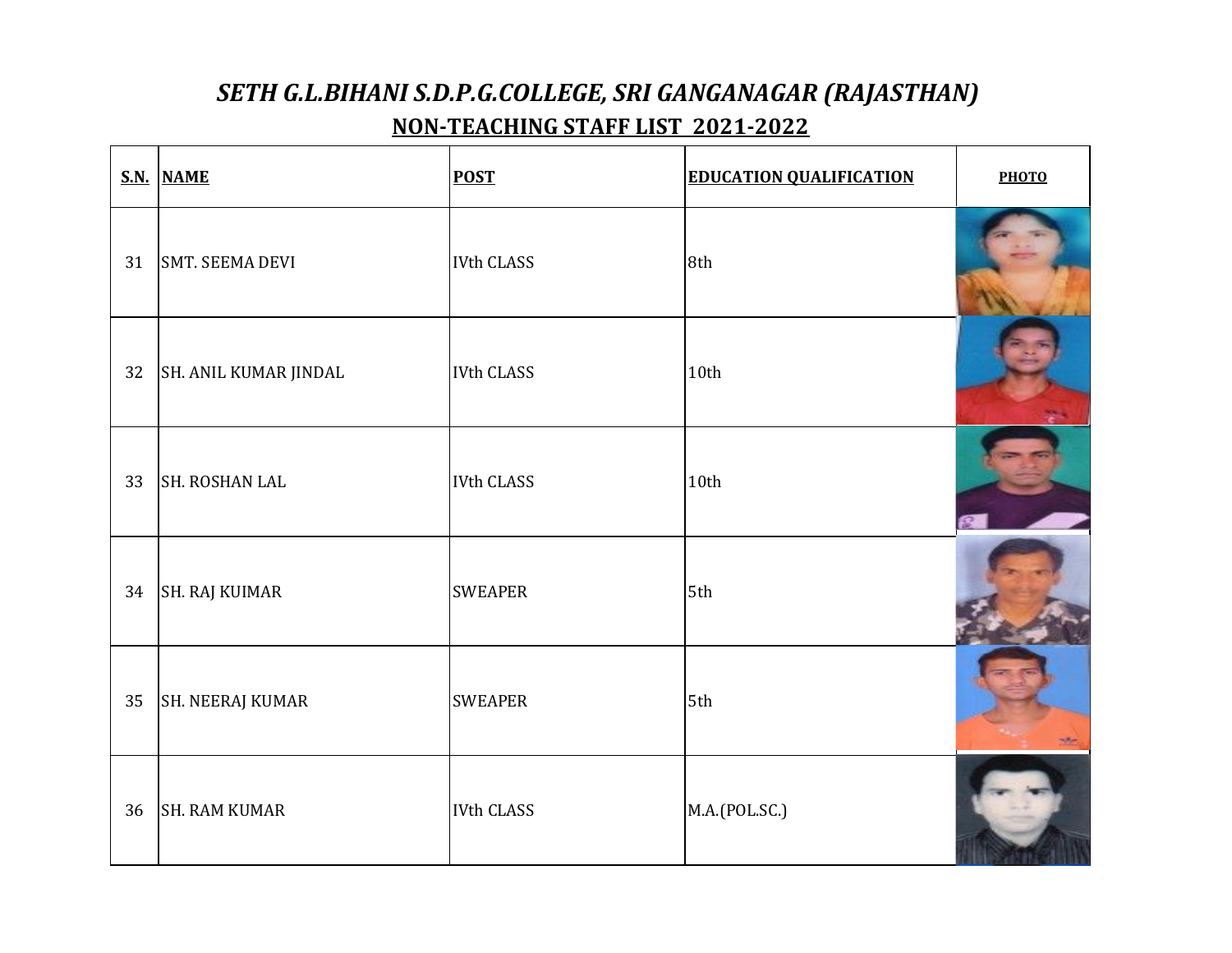|        | S.N. NAME                 | <b>POST</b>       | <b>EDUCATION QUALIFICATION</b> | <b>РНОТО</b> |
|--------|---------------------------|-------------------|--------------------------------|--------------|
| 37     | <b>SH. BHARAT BHUSHAN</b> | <b>IVth CLASS</b> | 8TH                            |              |
| 38     | <b>SH. MONTU</b>          | <b>SWEAPER</b>    | 10th                           |              |
| 39     | SH. RAM KIRPAL            | <b>GARDNER</b>    | Ik{kj                          |              |
| $40\,$ | SH. JUGMOHAN              | <b>IVth CLASS</b> | 10th                           |              |
| 41     | SH. RAJAT                 | <b>IVth CLASS</b> | 12th                           |              |
| 42     | SH. KAMRUDDIN             | <b>WATCHMAN</b>   | 8th                            |              |